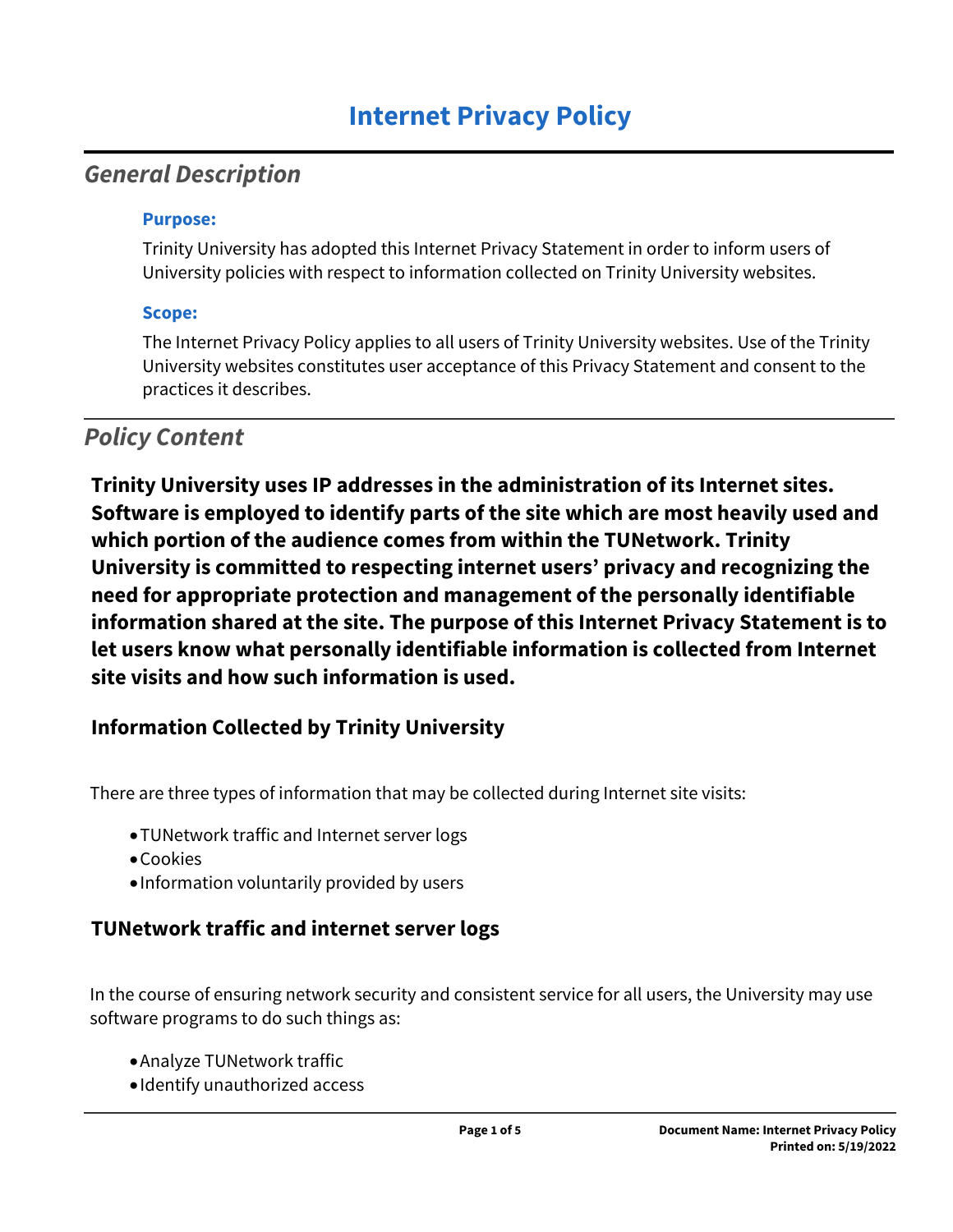- Detect computer viruses and other software that might damage University computers or the **TUNetwork**
- Monitor and maintain the performance of the TUNetwork

In the course of such monitoring, these programs may detect such information as e-mail headers, addresses from network packets and other information. Information from these activities is used solely for the purpose of maintaining the security and performance of the TUNetwork and computer systems. Personally identifiable information from these activities is not released to external parties unless required by law.

The University Internet servers collect and store information from internet site visitors to monitor internet site performance and to improve service. This information includes the following:

- Page visited
- Date and time of the visit
- Domain name or IP address of the referring site
- Domain name and IP address from which the access occurred
- Version of browser used and the capabilities of the browser

The University makes no attempt to identify individual visitors from this information. Any personally identifiable information is not released to external parties unless required by law.

### **Cookies**

Cookies are small bits of data stored on a user's hard drive on behalf of a internet site and returned to the internet site on request. The site may use cookies for two purposes: to carry data about a user's current session at the site from one internet page to the next, and to recognize a user from a previous visit. Like many other Internet sites, portions of Trinity University site may use cookies which can be used to provide users with tailored information and a customizable experience. The University cannot access other cookies sent by other sites or the information contained therein. The University cannot learn an email address or any other information about users through the use of a cookie. The only way the University would learn such information, is if a user specifically submitted that information. Users may decline to accept cookies sent by the site by selecting an option on their browser to reject cookies. Other sites linked to the site may also send cookies; however the University does not control such activities. If cookies are declined, users may not be viewing the site in a way in which it was designed to optimally be presented.

### **Information Voluntarily Provided by Users**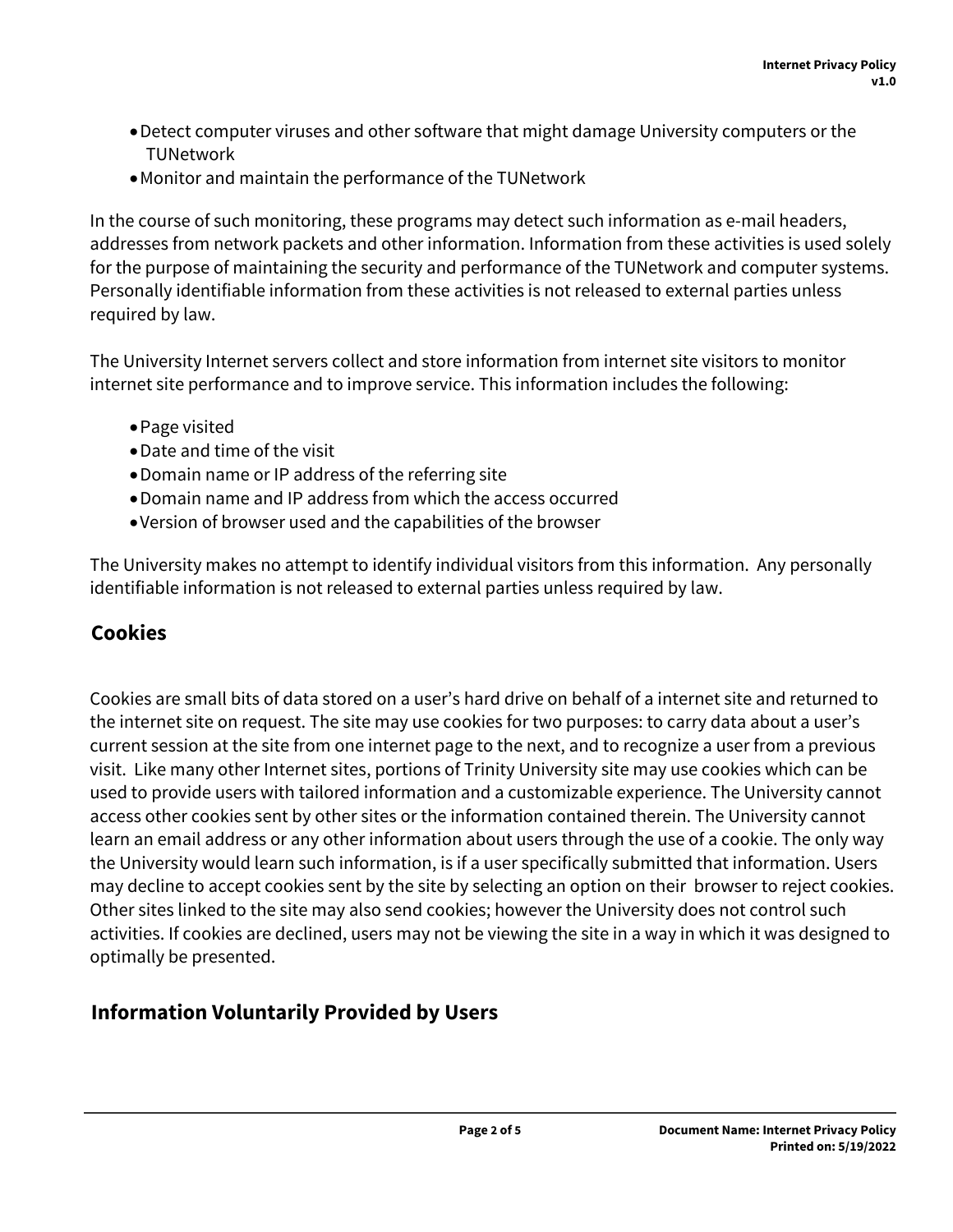In the course of using the University internet site, users may choose to provide the site with information to help the University better serve user needs, such as:

- Name, address, phone, fax, email address of purchasing party
- Name, address, phone, fax, email address of deliveries
- Credit card information (card type, number, expiration date and owner's name) of purchasing party

Some features of the site enable credit card transactions. The third party payment processors used by Trinity University are TouchNet and iModules. These features are completely voluntary to users. They include the purchasing of event registrations, merchandise purchases, online donations, membership purchases or the payment of tuition and other types of fees through the site. Trinity University assures users that measures have been taken to make such transactions secure for its members. The Trinity University site uses industry standard Secure Sockets Layer (SSL) servers on its transaction pages. It encrypts all personal information including name, address, and credit card number to prevent unauthorized access as the information travels over the Internet.

Trinity University will not sell, exchange or otherwise distribute personally identifiable information without user consent, except to the extent required by law.

### **Data Security**

To prevent unauthorized access to personal data, maintain data accuracy, and ensure the correct use of information, the site has put in place physical, electronic, and managerial procedures to safeguard and secure the information collected through this Internet site.

### **External Links**

Trinity University sites provide links to other Internet sites or resources. Trinity University does not control these sites and resources, does not endorse them, and is not responsible for their availability, content, or delivery of services. In particular, external sites are not bound by the University's Internet Privacy Policy; they may have their own policies or none at all.

### **Changes to This Privacy Statement**

This site has the right to make changes or additions to this policy at any time. Users are encouraged to periodically review this policy to be informed of how the University is committed to protecting user information and providing users with improved content on its Internet site. Questions about this site,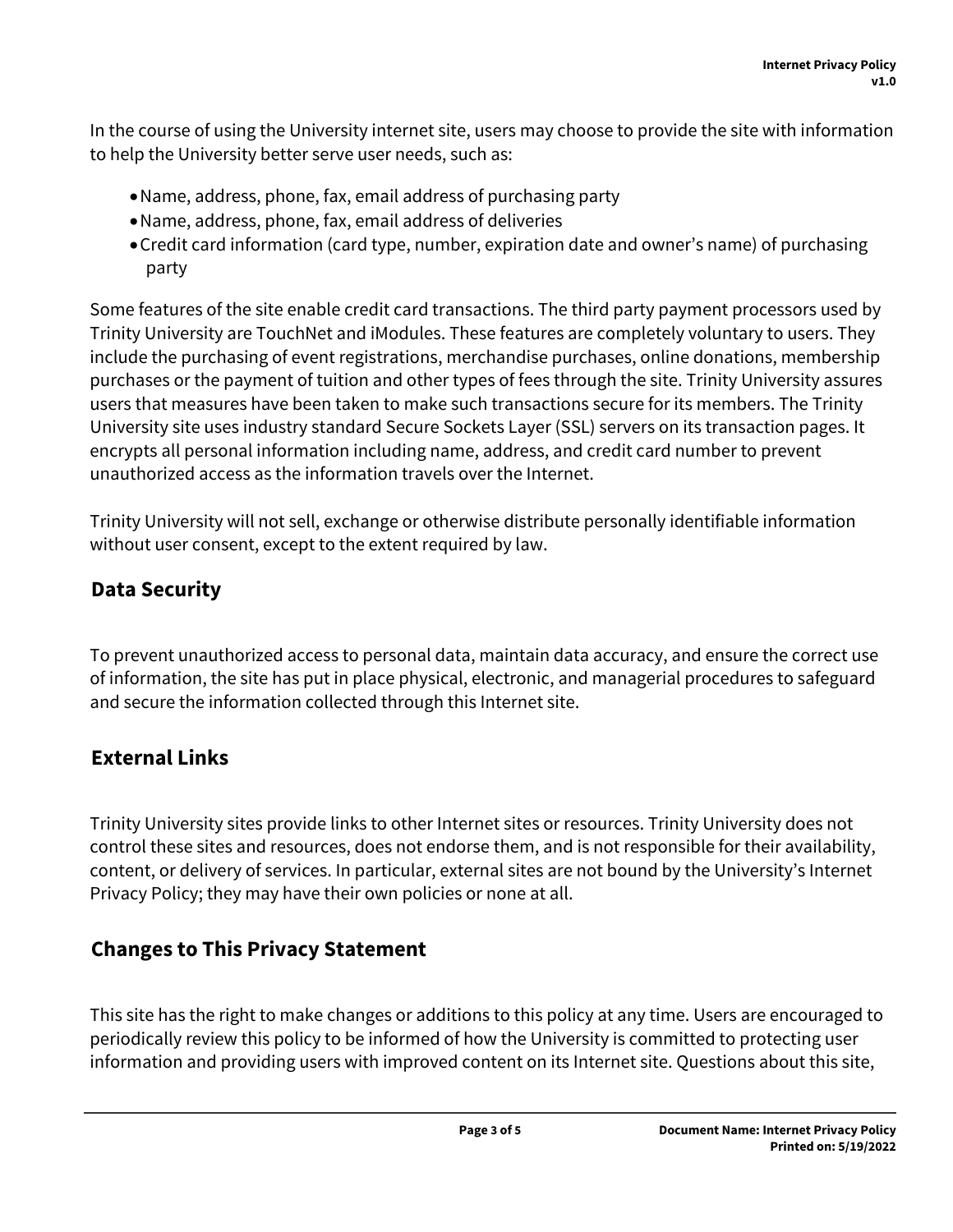its collection of information, and its Internet Privacy statement can be directed to the Trinity Helpdesk at: helpdesk@trinity.edu

# *Performance Evaluation*

#### **Consequences of Policy Violation:**

#### **Enforcement**

Use of the Trinity University Internet sites constitutes user acceptance of this Internet Privacy Statement and consent to the practices it describes.

#### **Violations**

Questions about this site, its collection of information, and its Internet privacy statement can be directed to the ITS HelpDesk at: helpdesk@trinity.edu.

# *Terms & Definitions*

#### **Terms and Definitions:**

| Term:  | <b>Definition:</b>                                                                                                                                                                                                                                                                                                                                                                |
|--------|-----------------------------------------------------------------------------------------------------------------------------------------------------------------------------------------------------------------------------------------------------------------------------------------------------------------------------------------------------------------------------------|
| ∣IP    | The Internet address of a computer. It is a unique string of numbers separated by<br>address periods that identifies each computer using the Internet Protocol to communicate over<br>∣a network.                                                                                                                                                                                 |
| Cookie | Also known as an HTTP cookie, web cookie, or browser cookie, is a small piece of data<br>$ $ sent from an Internet site and stored in a user's Internet browser while the user is<br>browsing that internet site. Every time the user loads the Internet site, the browser<br>sends the cookie back to the server to notify the Internet site of the user's previous<br>activity. |

# *Revision Management*

#### **Revision History Log:**

| <b>Revision #:</b> | Date:               | <b>Recorded By:</b> |
|--------------------|---------------------|---------------------|
| $\mathsf{V1.0}$    | $ 8/14/20194:13$ PM | Courtney Cunningham |

#### **Vice President Approval:**

Enter Vice President(s) that are responsible for approving this document

| Name:      | Title:                                      |
|------------|---------------------------------------------|
| Gary Logan | Vice President for Finance & Administration |